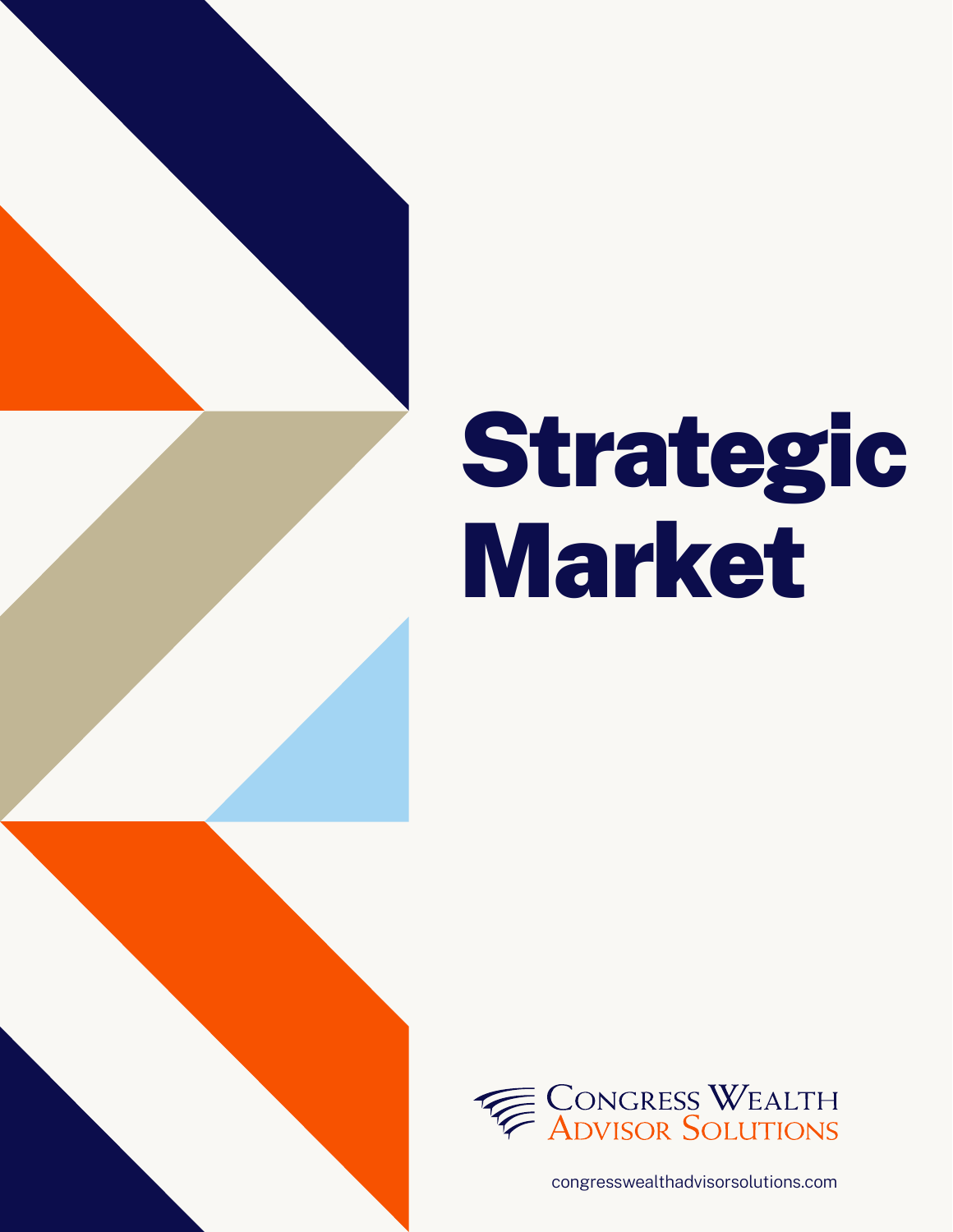## Comfortable with market returns

Congress' Strategic Market Strategy is designed for investors who believe no manager or strategy can consistently produce better risk-reward outcomes than the market. Strategic Market is the most passive in approach of Congress' investment strategies and is designed to deliver the highest amount of return for a given level of risk by combining asset classes with different risk and return characteristics.

#### The fundamentals employed in the Strategic Market Strategy include:

- Remain fully invested at all times
- Select diversified and non-correlated holdings
- Rebalance to adjust for growth
- Carefully manage fees and expense
- Apply advanced tax management strategies

### Modern portfolio theory

Modern Portfolio Theory (MPT) is a Nobel Prize winning investment philosophy that offers an asset allocation designed to replicate market performance over the long term.

MPT employs two key risk management techniques: diversification and rebalancing.

The benefits of diversification are well-known and best reflected by the adage "don't put all your eggs in one basket." By combining multiple asset classes that react independently in the same market circumstances, the "zig and zag" of returns of the individual asset classes offset one another to produce a smoother ride for investors.

Rebalancing is a technique that periodically buys and sells asset classes to preserve the targeted asset allocation and thereby the benefits of diversification. By purchasing asset classes that have fallen in value - "buying low" and selling asset classes that have increased in value - "selling high," the rebalancing process also tends to improve returns over time.

Strategic Market uses sophisticated computer programming to periodically check for imbalances. The portfolios are evaluated to maintain holdings to within specified tolerances of the optimum allocation, typically +/- 1%, but algorithms also manage trading to keep expenses contained.

Perhaps most importantly, the passive asset allocation allows investors the comfort of knowing that they're always invested in a diversified portfolio of asset classes that should increase the probability of delivering benchmark returns over time.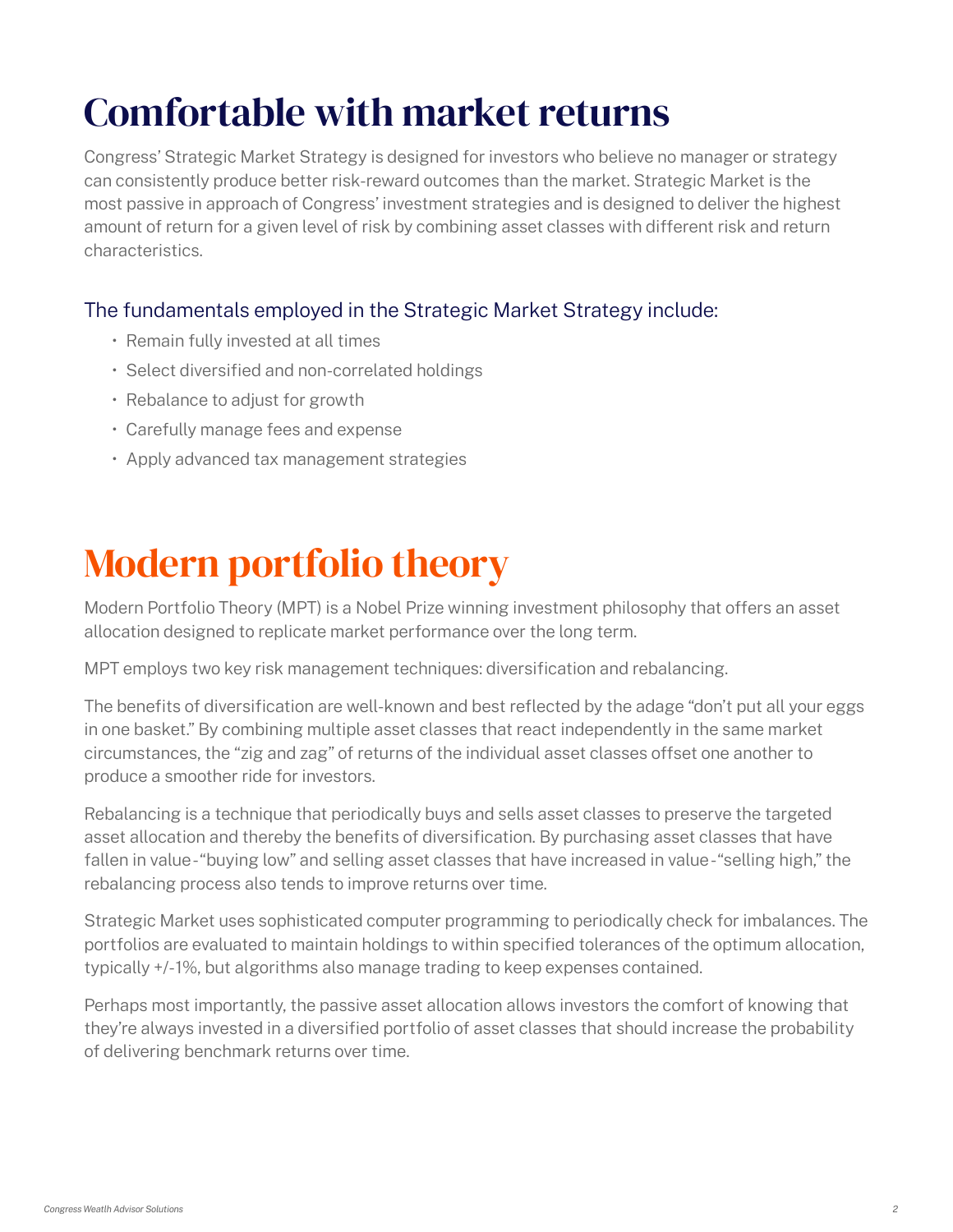### Portfolio construction

The Strategic Market Strategy is designed to provide investors with a single comprehensive investment solution that addresses all their investment needs. Strategic Market is invested in a globally diversified portfolio of twenty (20) asset classes. Asset classes were selected so that when combined into a portfolio, they are representative of global investment markets and produce a less volatile portfolio. These asset classes include equity, fixed income and alternative asset classes as well as domestic and international exposure.

All Strategic Market models may have exposure in all of the asset classes outlined below. The amount of the allocation will vary based upon the model strategy. Although we don't hold the actual index in our portfolios, the appropriate index for each asset class is indicated below and can be represented by one or more exchange traded funds (ETFs).

| ________                       |                                       |
|--------------------------------|---------------------------------------|
| <b>U.S. Large Cap</b>          | <b>S&amp;P 500 Index</b>              |
| <b>U.S. Mid-Cap</b>            | S&P 400 Index                         |
| <b>U.S. Small Cap</b>          | Russell 2000                          |
| <b>International Developed</b> | MSCI EAFE Index                       |
| <b>International Emerging</b>  | <b>MSCI EAF Emerging Market Index</b> |
| <b>International Frontier</b>  | <b>MSCI Frontier Index</b>            |

### **Equities**

#### **Fixed Income**

| <b>Treasury / Municipal Bonds</b>     | Bloomberg Barclays U.S. Aggregate Bond Index                        |
|---------------------------------------|---------------------------------------------------------------------|
| <b>Mortgages</b>                      | Bloomberg Barclays MBS Float Adjusted Total Return Index            |
| <b>U.S. Investment Grade</b>          | U.S. Dollar Investment Grade Index                                  |
| <b>U.S. High Yield Bonds</b>          | Barclays High Yield Index                                           |
| <b>International Developing Bonds</b> | S&P/Citigroup International Treasury Index                          |
| <b>International Emerging Bonds</b>   | Emerging Markets Bond Index Plus                                    |
| <b>Bank Loans</b>                     | Bloomberg Barclays U.S. Floating Rate Notes Total Return Index      |
| Tips                                  | Bloomberg Barclays U.S. Treasury Inflation Notes Total Return Index |

#### **Real Assets**

| <b>Precious Metals</b> | Bloomberg Precious Metals Total Return Index |
|------------------------|----------------------------------------------|
| <b>Real Estate</b>     | DJ Real Estate Index                         |
| <b>Commodities</b>     | <b>Bloomberg Commodity Index</b>             |

#### **Cash Equivalents**

**3 Month T-Bills** U.S. Treasury Bill Index

**Money Market**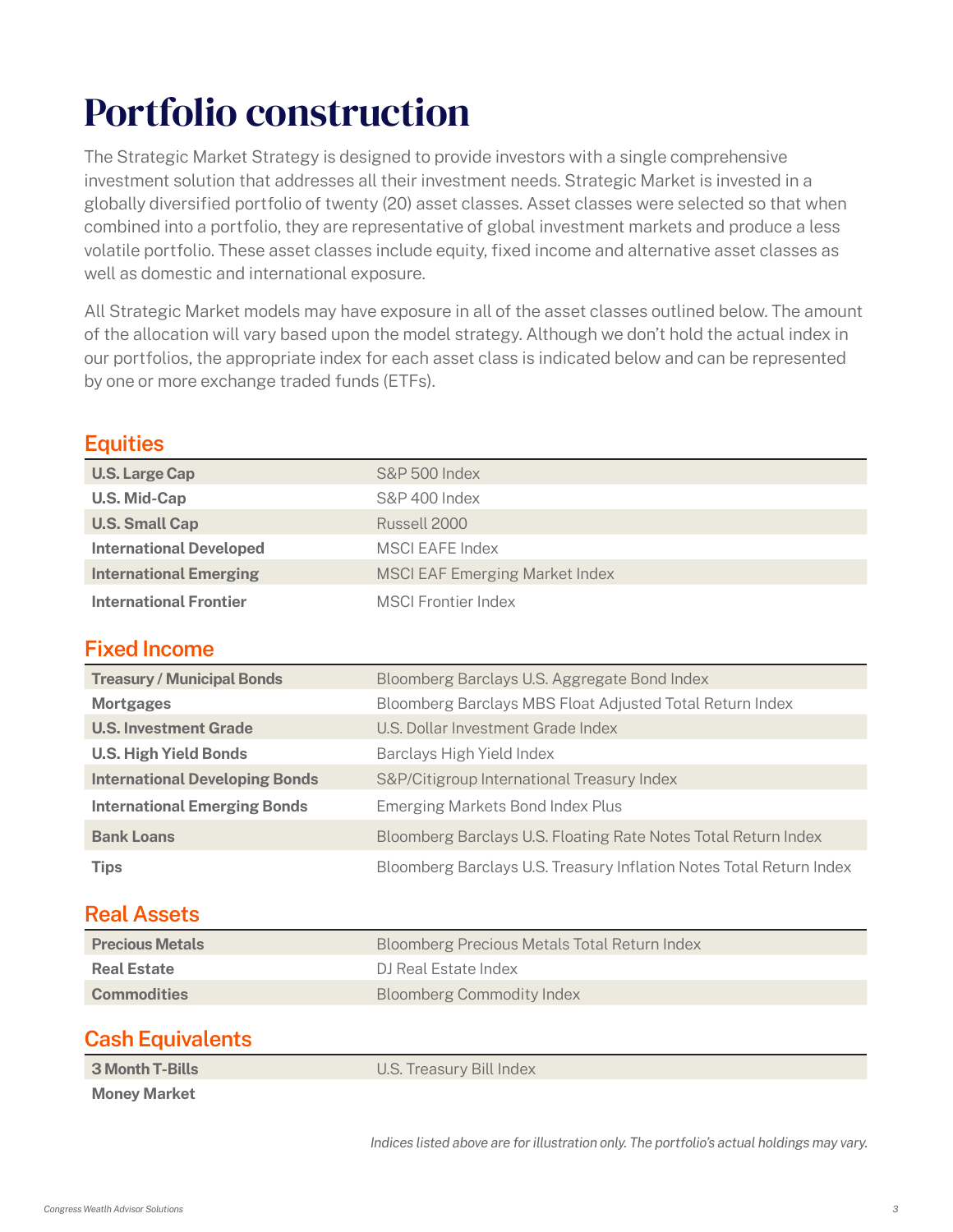# Strategic Market Model portfolios

Strategic Market portfolios tend to experience very low turnover. Indeed, the only regular transactions that occur are due to periodic rebalancing. Low turnover also keeps capital gains to a minimum. Assets otherwise sent to Uncle Sam as capital gains remain in the portfolio and continue to compound returns.

#### **Risk Management**

Congress carefully selected 20 asset classes to represent a truly diversified portfolio that can also produce a market return. Among them are alternative asset classes with low correlations and a variety of securities designed to better hedge the risk of rising interest rates.

#### **Low Cost Structure**

All portfolios, both active and passive, incur costs associated with the management of the portfolio. Whereas active portfolios may have a chance to outperform their benchmark, passive portfolios, being intentionally designed to always replicate their benchmark, are very likely to consistently under-perform their benchmark by an amount equal to the management costs. Congress seeks to minimize that drag by employing ETFs with low expense ratios and by using ETFs with no transaction fees, whenever possible. Also, Congress employs cross account rebalancing, which allows Congress to reduce transaction costs for clients with multiple accounts by not purchasing the same security in multiple accounts.

### Five Model Market Portfolios

The Strategic Market portfolios offer five risk models to reflect the amount of risk an investor is prepared to assume due to investment personality or financial circumstances. The pie charts below represent benchmark allocations however as market conditions change, the allocation to equities and fixed income may also change.

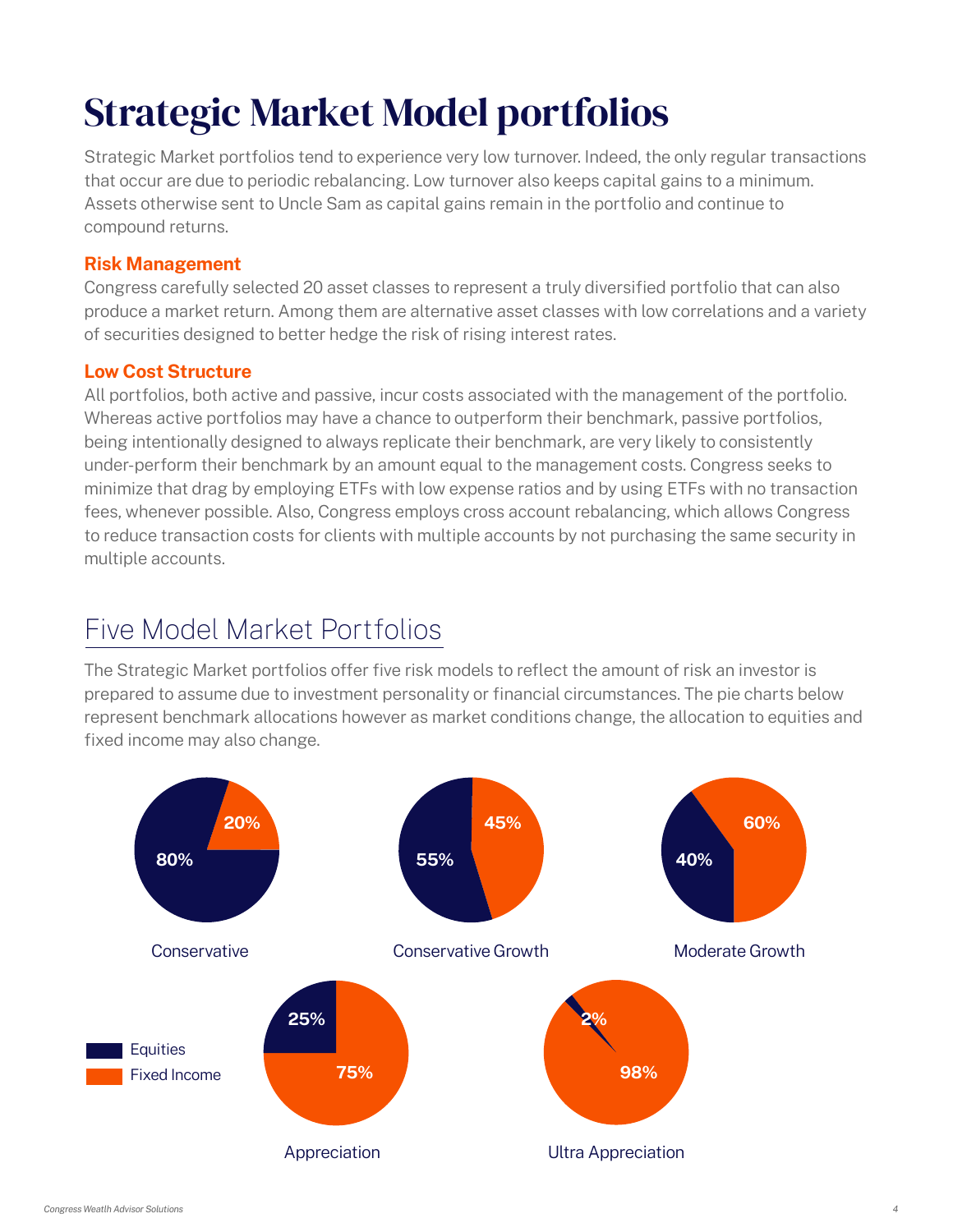## Tax management plus

Strategic Market portfolios are naturally tax efficient due to their passive construction. Applying traditional tax management techniques, like tax loss harvesting, can further protect portfolio assets from Uncle Sam.

Congress also employs a highly effective tax management technique called asset location that only some investment managers can offer due to the complexity of implementation. Asset location places securities with the highest potential taxable total returns in tax-deferred accounts where they can compound tax-free.

# Planning flexibility

We believe most investment firms are run by investment managers whose exclusive mandate is to produce attractive pre-tax returns. Congress is a wealth manager. We consider additional factors: pre-tax returns, after-tax returns, sequence of returns, portfolio volatility, client risk preferences and a client's ability to assume risk. In addition, wealth management clients often have multiple taxable and tax-deferred accounts as compared to investment managers who are typically responsible for managing a single pooled investment vehicle like a mutual fund.

As a Wealth Management firm, Congress not only understands these special client needs but has developed an investment platform that specifically addresses them. The Congress platform enables cross account rebalancing, traditional tax management, asset location, legacy securities, customized billing and cashiering and more.

We do not offer a one size fits all solution. Congress' approach to wealth management allows for you to be treated as an individual addressing your needs.